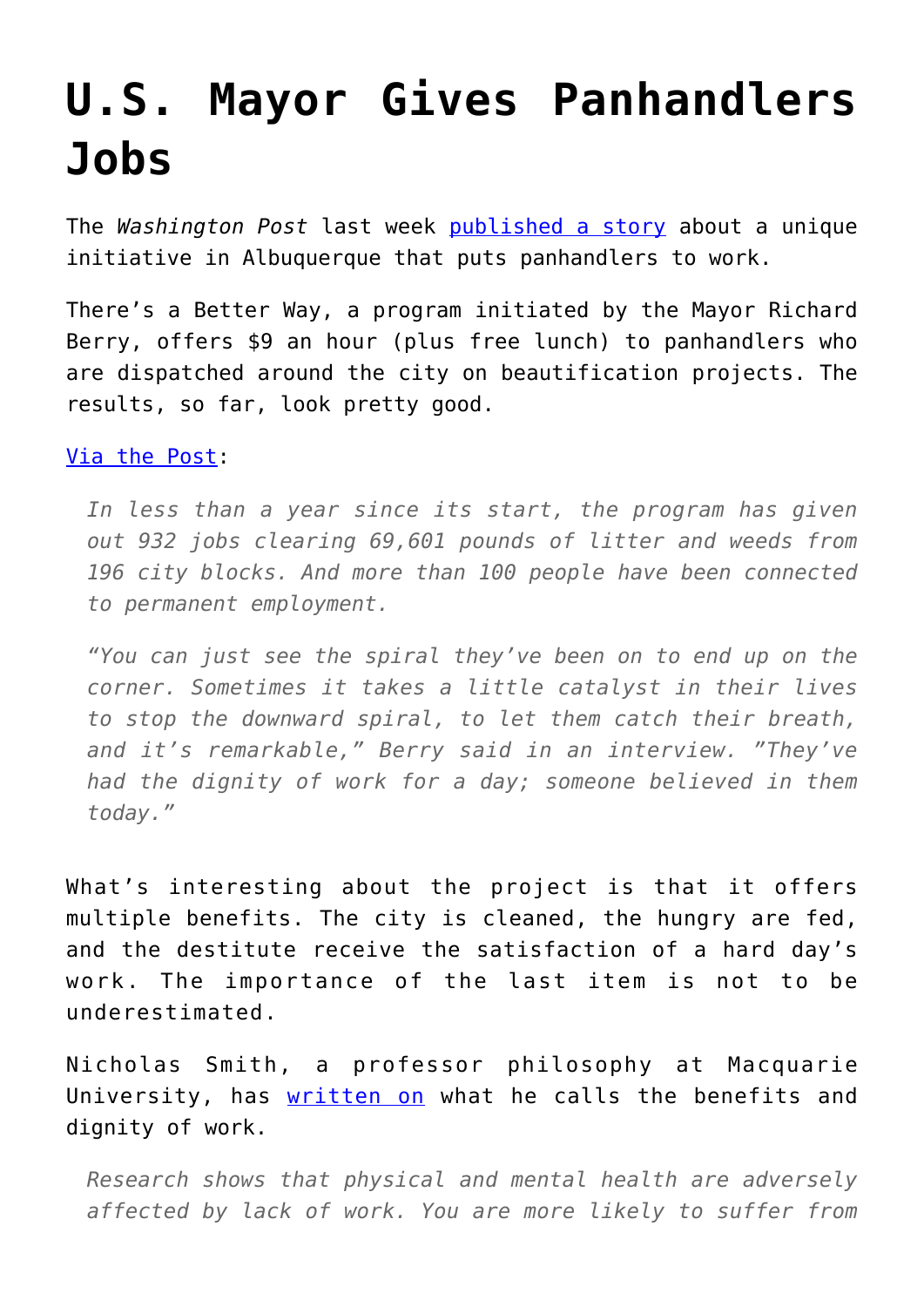*obesity and depression, for example, if you are unemployed. This may be linked to another good that work helps to provide: self-esteem.*

*Self-esteem, in the sense of having a perception of the worth of one's own existence, is bound up with the recognition one receives from others of one's competences, achievements and contributions.* 

Aristotle, Smith points out, divided work into two categories: *praxis*, which is action done for its own sake, and *poiesis*, or activity aimed at the production of something useful. The idea of work as *poiesis* (a means to an end) rather than *praxis* (something intrinsically good) is the primary view today. Smith suggests this is a flawed outlook, one potentially harmful to healthy democracy.

*By participating in the division of labour, the French sociologist Durkheim observed, individuals can come to a livelier appreciation of their dependence on others and the need for cooperation.*

*And day-to-day practice in the activity of cooperative problem-solving, the American philosopher John Dewey persuasively argued, provides vital training for the citizens of a healthy democracy.*

The program in Albuquerque is unlikely to prove a panacea in alleviating poverty, but it seems like a simple way to at once improve the city's aesthetics and help the poor.

If there is an intrinsic value in work, as Smith and Aristotle suggest, does it stand to reason that such programs could be superior to traditional welfare programs? Could programs such as There's a Better Way be successful on a larger scale?

—